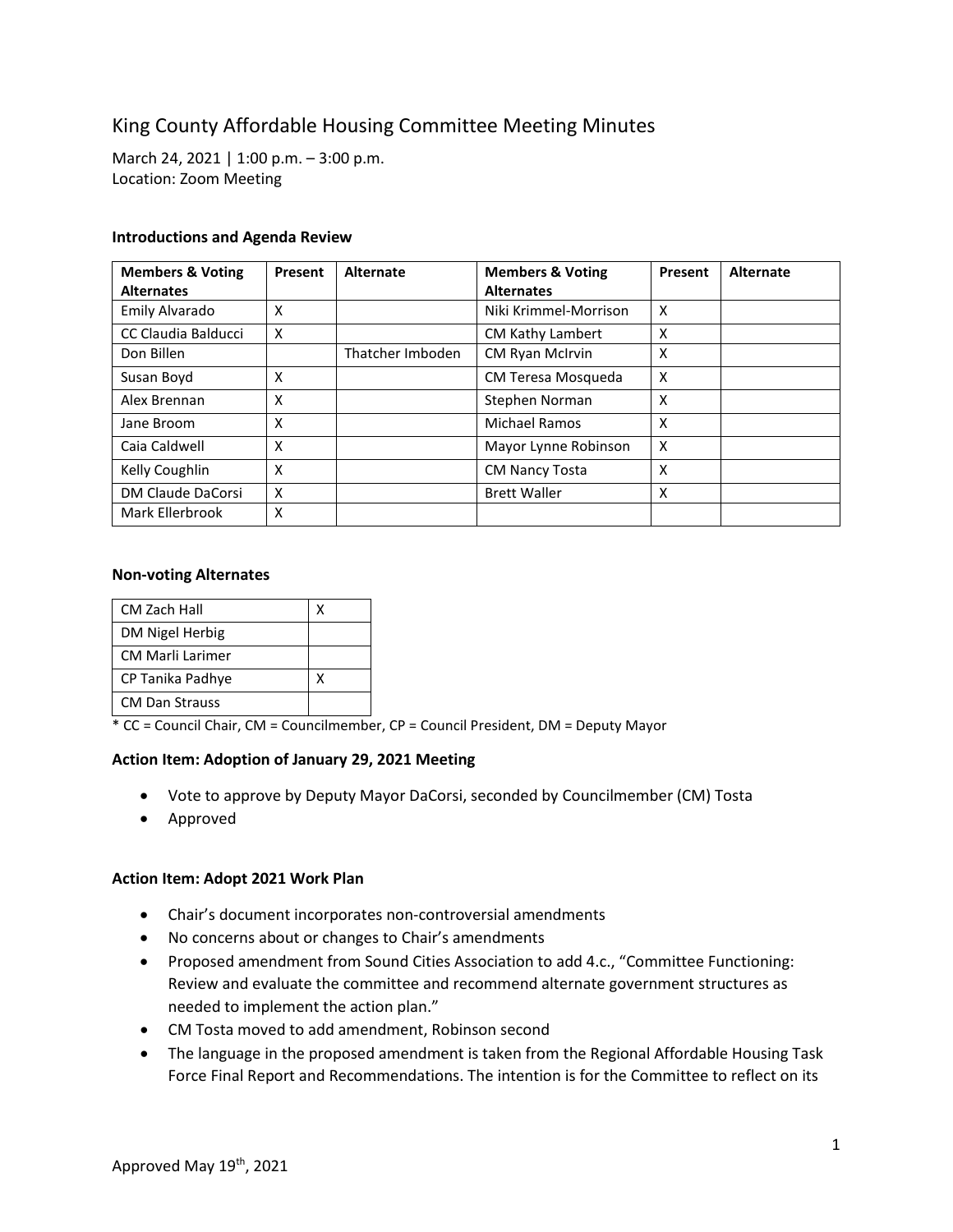own performance. It is not meant to be labor-intensive, and this could take the form of a survey of Members.

- Members discussed the following:
	- $\circ$  When the Task Force was ending its work, it considered different models for the Committee going forward that would allow for multi-sector partnership. The current structure, a Committee under the Growth Management Planning Council (GMPC), was selected because it was an existing forum for starting up easily, without a lot of controversy or infrastructure.
	- $\circ$  Regularly evaluating the performance of the Committee, starting with a survey or similar outreach to Members, is something Members are comfortable with.
	- $\circ$  Part of evaluating performance should be evaluating progress as a region toward our shared goals. The Dashboard will help facilitate that review.
	- $\circ$  There was discussion about the term "government structure" and concern about the possibility of creating a new government entity. Discussion clarified that the intent was to recognize the work of the Task Force by using their words. The terms "governance" or "governing" could be substituted.
	- $\circ$  In relation to the work plan item "Develop and advocate with one voice for federal funding for regional affordable housing," a Member called attention to the narrow time window to reach consensus and weigh in on federal legislation that is currently in development and moving quickly. A statement should be drafted by next meeting (May 19) on the Affordable Housing Committee's (AHC's) stance and this may need to become a regular check-in item in subsequent meetings.
- SCA Amendment vote to adopt: CM Tosta, Mayor Robinson second, carries unanimously
- Work Plan vote to adopt: CM Tosta, Broom second, carries unanimously
- Next step: Inform the GMPC of the work plan. Will be included in their next meeting packet.

# **Discussion: Identify Next Steps to Advance the AHC's Shared Revenue Principles**

- McCaela Daffern presented.
- Members discussed the following:
	- o In the presentation, "efficiency" refers to speed of deployment of funds, not cost per unit.
	- $\circ$  It was confirmed that the AHC can independently issue recommendations or champion or advocate for positions/actions without approval from the GMPC. Committee will continue to report to the GMPC what it is doing.
	- $\circ$  In the presentation, \$5 billion is share of local revenue needed, \$18 billion is total need to build 44,000 units by 2024.
	- $\circ$  The shared revenue principles will help the AHCs have discussions in and between meetings about how members can speak with one voice on funding at all government levels, federal to local.
	- $\circ$  Members reiterated the need for additional funding and interest in advocating for innovative new funding approaches. Members are interested in proposing new ways of thinking, advocacy at the federal level for new approaches. A challenge to Members: generate and share ideas for a big new innovation in affordable housing programming that generates funding at the federal level.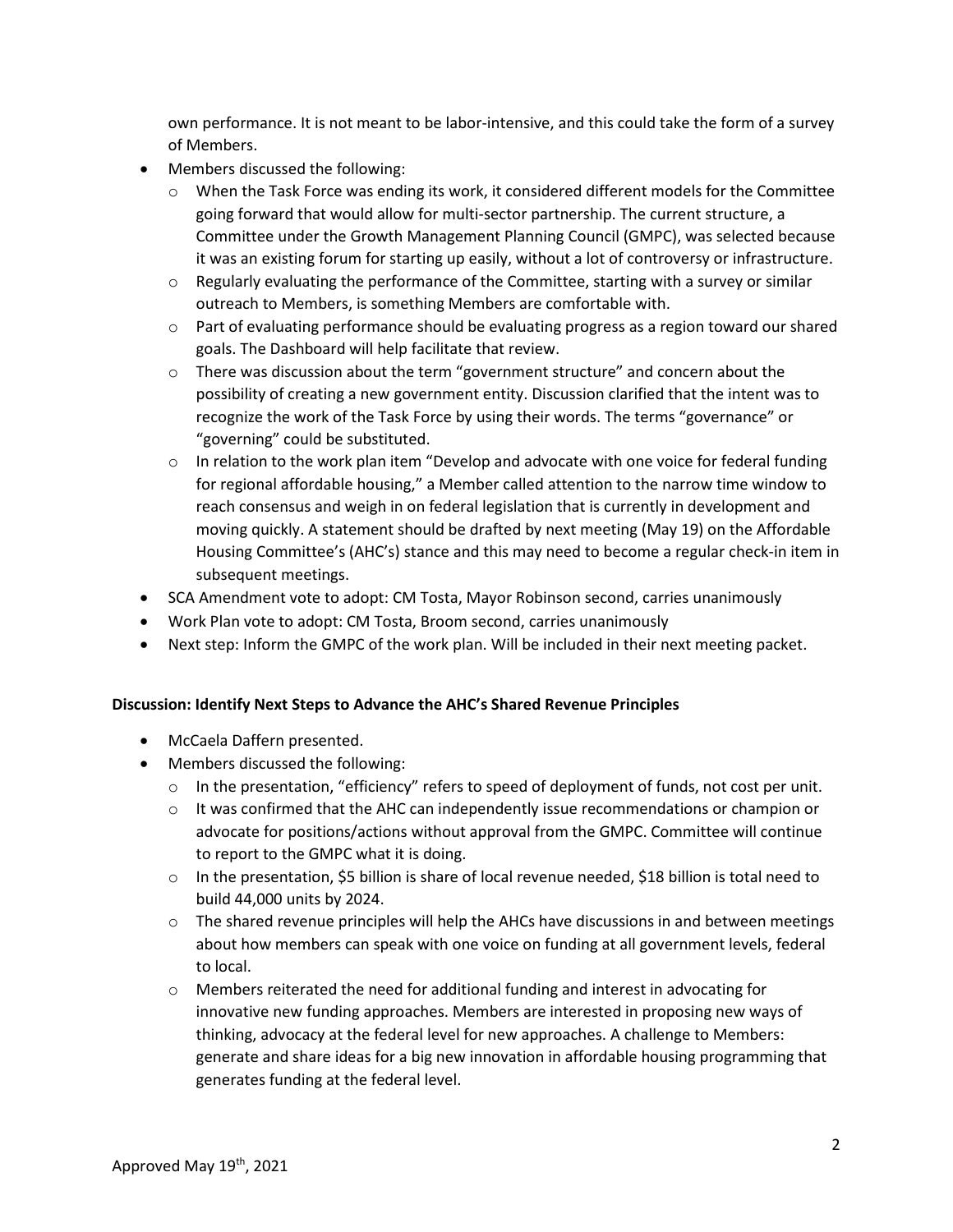- $\circ$  Members acknowledged the need to remove barriers to housing construction. The issue is in the Task Force Action Plan, but hasn't been elevated on Committee's work plan yet. Chair Balducci passed on compliments from Challenge Seattle, who said that Renton is going a great job working with builders to encourage construction of housing.
- o Members expressed interest in having a presentation on what Renton is doing well.
- $\circ$  Bellwether Housing will reach out to other affordable housing developers about the regulatory barriers they face to development, on a jurisdiction-by-jurisdiction level and provide that information to the Committee by May.

# **Briefing and Discussion: Consult on the Health Through Housing Implementation Plan**

- Mark Ellerbrook presented.
- The following comments and questions from Members have been organized under the relevant components of the Implementation Plan:

## **Goals and strategies**

 $\circ$  How many permanent supportive housing units does the county currently have?

*Presenter's response: Seattle has roughly 4,000 units, and the county has fewer, around 100 and a goal to grow that number.*

## **Performance measures and reporting requirements**

 $\circ$  Let's keep the Committee informed on progress. This is ambitious. It'll be something to see it come alive.

*Presenter's response: Image of elementary-school-fundraiser thermometer filling up to 1,600 units.*

o Would be great to have communication and collaboration "on the thermometer" (measured and reported) as well.

# **Annual expenditure plan**

 $\circ$  Is there any emergency use of the fund permitted before the plans are complete to take advantage of the market opportunities created by the pandemic? Any sense that we will miss the market window during this planning phase?

*Presenter's response: County has authority to spend money in 2021 to take advantage of opportunities during the economic downturn. County is looking at properties to purchase now.* 

 $\circ$  Concern that the plan should provide a written standard for appearance of buildings and a budget for each property that allows the county to maintain the building and bring it to the standard of the surrounding community.

*Presenter's response: The budget for each property includes ongoing operating services and support for both people and the building itself. The capital budget also includes funding for rehab to bring buildings up to standard. This concern will be addressed in the expenditure plan and aspects of the plan related to partnership with local jurisdictions.* 

**How the County will work with other jurisdictions/Communication and partnership plan**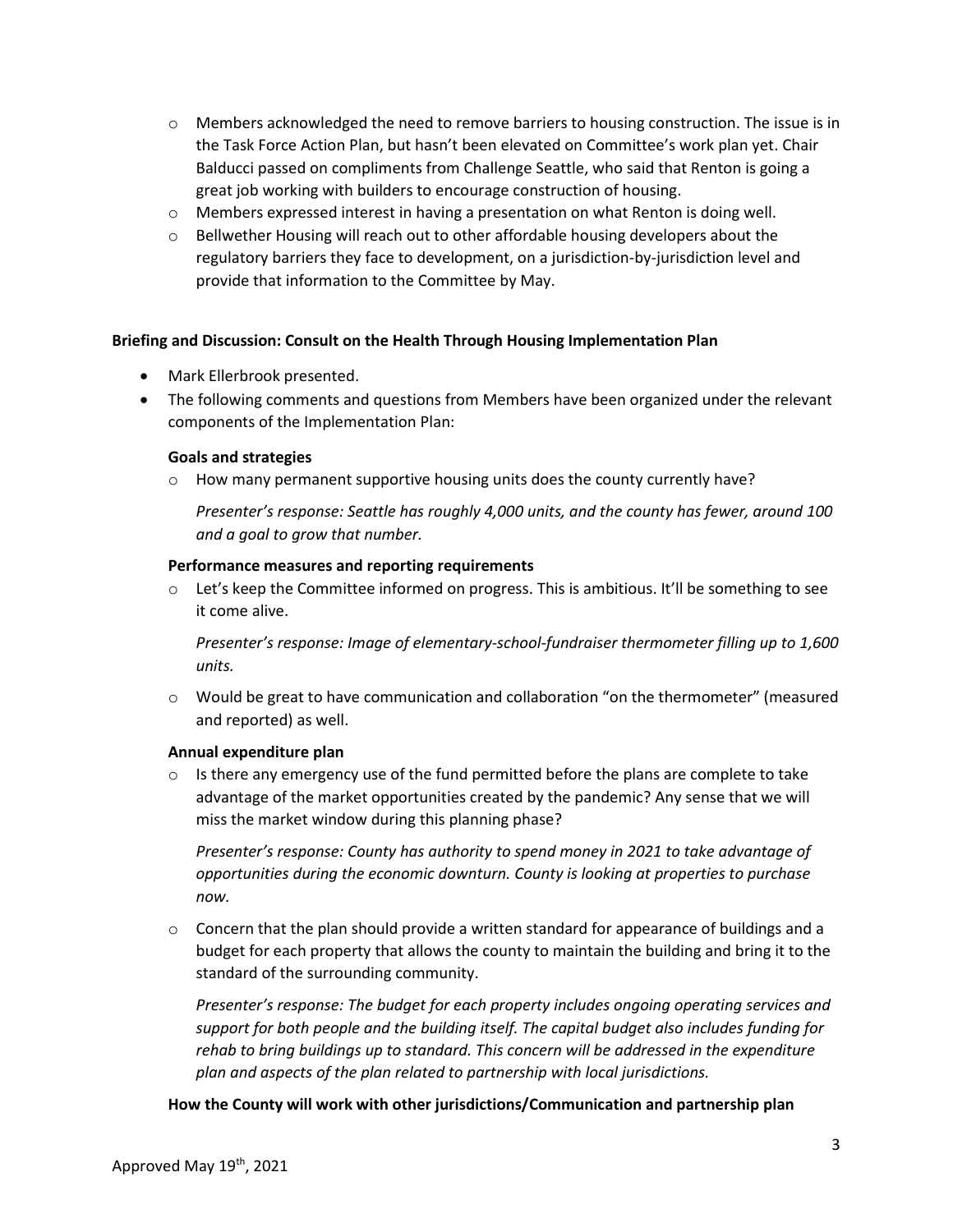$\circ$  Members wanted to understand better what partnerships and engagement with the cities would look like. For example, if a city enacted the 0.1% tax, would the county want to collaborate to pool the dollars on jointly funded projects?

*Presenter's response: In some cases, the goal will be to align with the city's work, and in other cases the work may be complementary, aimed at different housing needs.*

- $\circ$  It is super important to make this solution work for everyone in those communities.
- $\circ$  Will the communication plan include help with public engagement efforts in local jurisdictions to ensure community support?

*Presenter's response: County expectation is to engage with community and support local jurisdictions in doing that. One thing we know that doesn't work well is the county showing up and say this is what is happening. We need to show up together. Shoreline is a good example. The county prepared materials, Shoreline led the meetings, and county attended all meetings.*

 $\circ$  Emphasize the need for authentic engagement with cities to align with their priorities and plans. Do not show just up in a community and announce a project.

*Presenter's response: The conversation around homelessness should be happening now, so communities are ready for it when a project is proposed.*

 $\circ$  Is there a relationship between Health Through Housing and DESC efforts to develop permanent supportive housing? If so, how does/will this work?

*Presenter's response: DESC project is separate but has the same goal of serving residents experiencing chronic homelessness.*

- $\circ$  A challenge will be that opportunities arise where and when they happen, so the community may not be able to provide input on the best location for a project.
- $\circ$  It might be helpful to compile and include lessons learned from the examples of consultations with the cities mentioned today. Where have we had success, conflicts, etc.

# **Process to site affordable housing and behavioral health facilities**

 $\circ$  Will the location of expenditures be focused in jurisdictions subject to the tax? If so, how does the narrowing of locations limit the ability to acquire key hotel sites?

*Presenter's response: Statute requires that 30% of funds that are collected in jurisdiction of 60,000 or more be spent in that jurisdiction. For example, county is already engaging with Seattle. The county can acquire properties anywhere in the county. For jurisdictions collecting their own tax under the same authority, the county will have conversations with these cities to see how the two can align and support each other's efforts.*

# **Briefing: State Legislative Priorities Update**

- Kelly Rider presented.
- Members discussed the following:
	- o Is it appropriate for Members to send letters or emails or testimony?